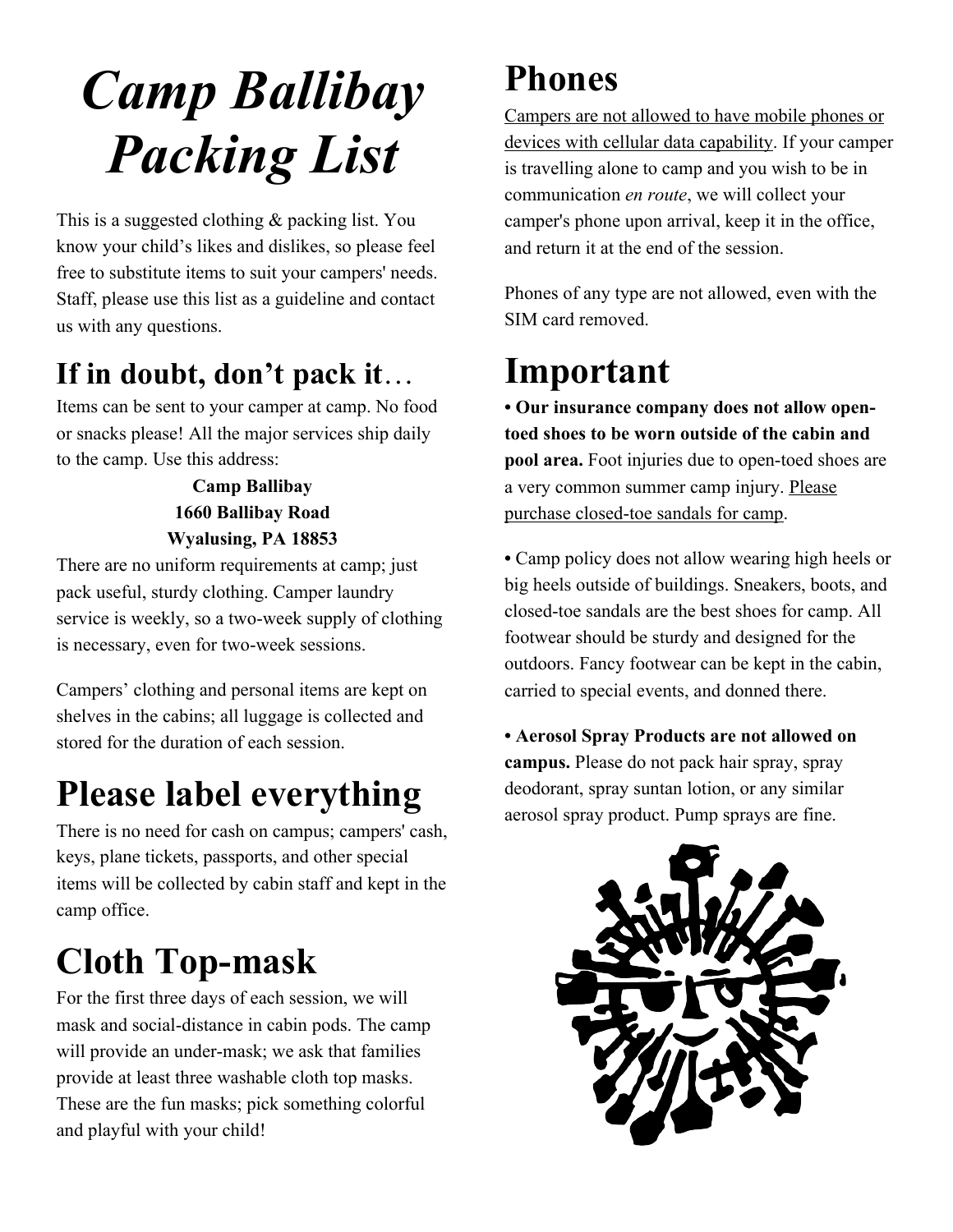# **Clothing**

- 14 sets underwear
- 14 pair socks
- 9+ tee-shirts (also see Theater & Art sections)
- 6+ pair shorts
- 6 pair long pants
- 2 light weight pajamas
- 2 heavy/flannel pajamas
- 3 hats: sun, fun, & rain
- 2 light sweaters or jackets
- 2 sweatshirts
- 2 pair sneakers
- hard shoes
- rain shoes or boots
- poncho or raincoat
- heavy sweater
- heavy jacket
- bathing suit
- bathrobe

#### **Essentials**

- 3 fun cloth "top masks" for the first 3 days!
- postal & e-mail addresses of family & friends!
- stationery, envelopes, stamps, pens!
- pillow!
- water bottle!
- wristwatch!
- hair comb/brush
- toothbrush & toothpaste
- soap, shampoo, washcloth
- plastic container for personal items
- flashlight & batteries (or a rechargeable)! (*Head-worn flashlights are a camper favorite!*)
- sunglasses & sunscreen!
- laundry bag

#### **Also**

• non-aerosol insect repellent

## **Linens & Blankets**

#### **Included in linen rental:**

- 1 blanket
- 2 top bed sheets ("cot" or "twin" size)
- 2 fitted bed sheets ("cot" or "twin" size)
- 2 pillow cases
- 4 bath towels

#### **Included in linen rental if flying to camp,**  *otherwise please pack***:**

- additional blanket or quilt
- pool "beach" towel
- pillow (pack anyway: kids love their own pillow!)

# **Suggested**

- iPod with your music! (*the iPod touch is a camper favorite*)
- headphones (also see Video section)
- small FM radio (we have a camp radio station!)
- LED reading lamp
- Hanging organizer
	- (IKEA "SKUBB" or "STIKAT" for example)
- cardboard shelves or a crate for bedside storage

### **Theatre Needs**

These are typical costume elements or under-pieces that almost every camper doing theater will need:

- 2 pairs of black or dark socks!
- 2 solid black tee-shirts (no printing)!
- 2 expendable white tee-shirts
- 1 pair of black or dark pants
- 1 pair soft, darkly colored shoes!
	- (ballet, exercise, kung-fu, or wrestling shoes)

#### **Art & Sets**

- 2 sets of paint clothes or overalls
- 1 old pair of paint shoes
- 2+ solid-colored tee-shirts for printmaking